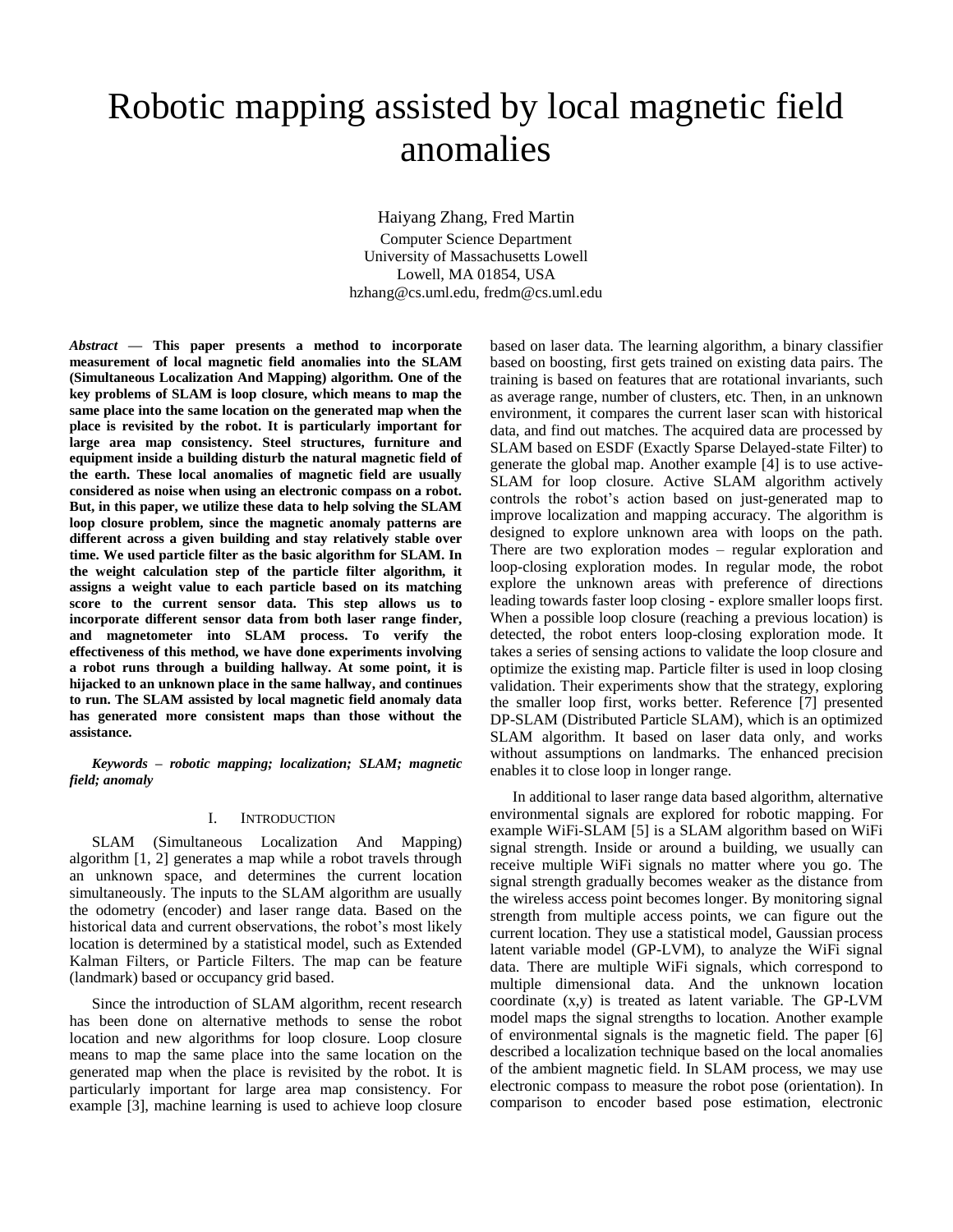compass doesn't accumulate error over time. But the magnetic field inside a building is affected by the surrounding structures like steel frame, furniture, and electronic devices. These local magnetic field anomalies affect electronic compass readings. Local magnetic field anomalies are usually considered to be noise. But the paper [6] found the magnetic field anomalies are relatively stable and can be used for localization. Monte Carlo Localization is used to estimate the location. The study included experiments of 1D localization in building hallways without simultaneously generating 2D maps.

In this paper, we present a method to incorporate local magnetic field anomaly data into the SLAM algorithm to assist loop closure in 2D simultaneous localization and mapping. We first verified in our building that the magnetic field changes significantly when moving to different places of the hallway, but the anomalies are fairly stable over time. Then, we incorporate the magnetic data into particle filter based SLAM algorithm to help localize the hijacked robot on the map generated previously. Our experiment results show the magnetic anomaly data helped the robot localize itself on the previously visited location on the map (loop closure), and generated consistent map after hijacking.

## II. ALGORITHM AND METHOD

The Particle Filter [2] is used as the basic algorithm for localization and loop closure during mapping process. The idea is to use a set of particles to represent the probabilistic distribution of possible robot states. Each particle contains one possible state of the robot. For our robot, the state X includes the location (x, y), and pose (yaw). A state with higher probability is represented by more particles containing this state.

## *A. The basic steps of the particle filter algorithm*

## *1) Set the initial distribution of the particles*

In this case, we don't have any knowledge of the robot initial state, so just initialize all particles to  $x=0$ ,  $y=0$ ,  $yaw=0$ . They will be updated in the following steps based on control and sensor data.

## *2) Apply control data*

Read a new set of control and sensor data. Apply the control data on the previous particle set distribution to generate the hypothetical current distribution. For each particle, update the state from  $X(t-1)$  to  $X(t)$  according to the conditional probability distribution:  $p(X(t) | X(t-1), U(t))$ .

 $X(t-1)$  is the state at time t-1.

 $X(t)$  is the state at time t.

U(t) is the control data at time t. It includes the motor commands, speed and turn-rate, and elapsed time since last sensor reading.

The exact distribution of  $X(t)$  is unknown. We use uniform distribution within certain error range for each particle. This process is easy to implement. And, because we use the mean value of all particles as the estimate of the robot state, the mean of these uniform distributions is close to normal (Gaussian) distribution according to the central limit theorem.

## *3) Weight calculation*

Calculate W, the importance weight of each particle, based on the conditional probability of  $Z(t)$ , the sensor data reading at time t, assuming the state is  $X(t)$ .

 $W = p(Z(t) | X(t))$ 

This conditional probability is difficult to calculate, but it correlates to how well the hypothetic state  $X(t)$  matches the sensor data. So, we use a matching score as the weight for each particle.

For laser data, we assume the robot is located at  $X(t)$ , compute the hypothetical laser readings based on the map generated so far. Then, we count the number of matches with the actual laser readings.

For magnetic field data, we check the match of previously recorded magnetic data on map with the current magnetometer reading.

#### *4) Resample the particle set*

Resample the particles with replacement according to their weights. The particles with more weight have higher probability to be re-sampled. It is also called importance sampling.

After this step the particles with higher weight (importance) are sampled more times than other particles. The resulting particle set contains the same number of particles, but more closely represents the actual state distribution.

# *5) Go to the step 2 for the data at next time point.*

In steps 2-4, the particle set for state distribution at (t-1) is updated to the distribution at time (t). After step 4, the global map is updated according to the mean location among the new distribution, and the current laser inputs. Magnetometer data are also recorded on the map.

## *B. Process the hijack event*

A hijack event means the robot is moved to an unknown place without collecting any control or sensor data. To solve the loop closure problem, we need to detect if the robot is visiting a previous place after being hijacked, and determine where the current location on the previously generated map is. This is necessary to keep consistency between map segments generated before and after hijacking.

After hijacking, we reset the particle set to distribute uniformly among the state space, i.e. x, y location is distributed uniformly on the entire map, and yaw angle is distributed uniformly in  $[-\pi, +\pi]$ . Also, since particles are distributed on the entire space, we increase the number of particles to keep sufficient particle density for finding matches with previous map segment.

To determine the current location relative to the previous map, we run the particle filter steps 2-4 for a number of iterations without updating the map. Then, we estimate the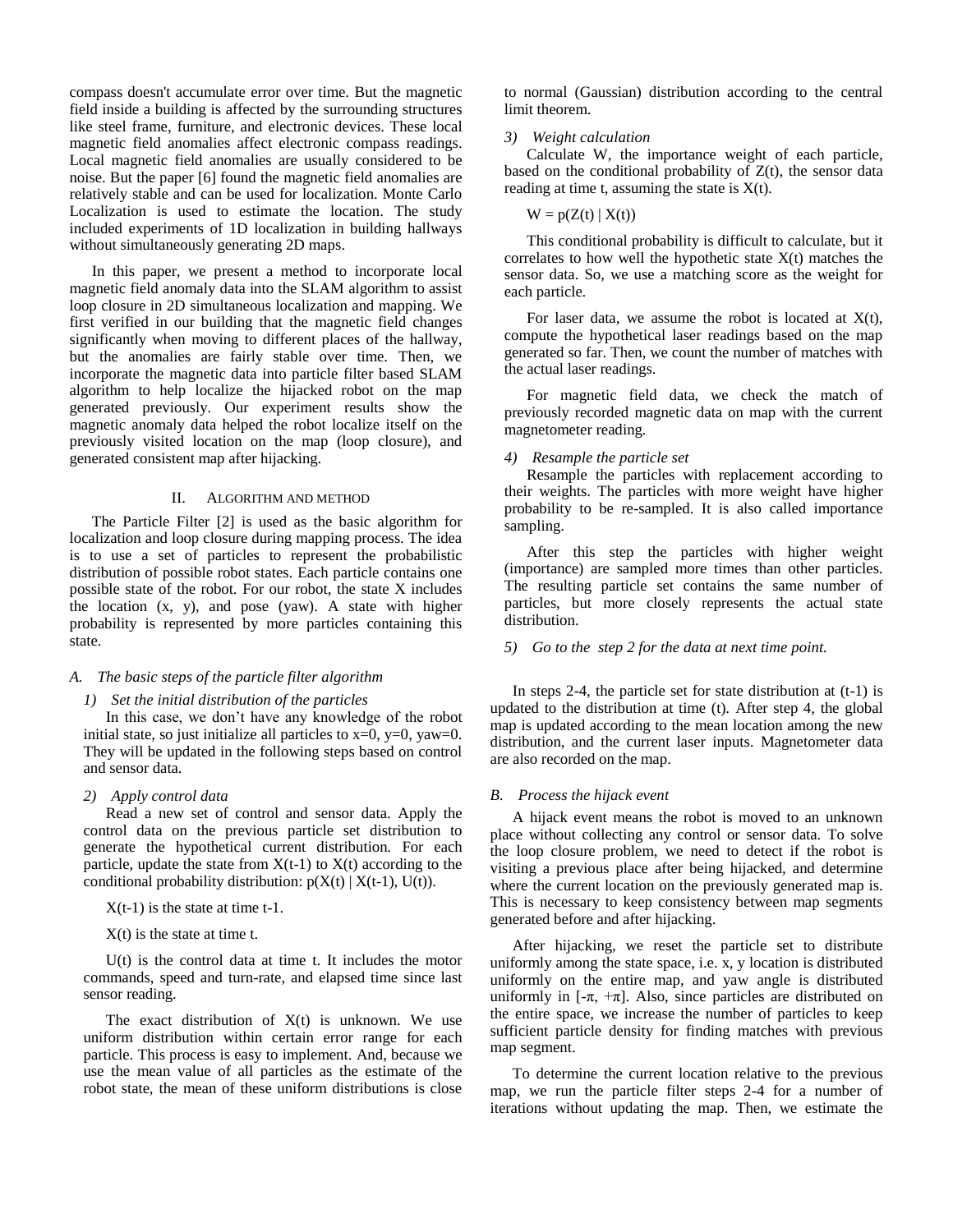robot location and pose based on the particle set, and resume normal map updating.

The overall flow chart of the algorithm is shown in Fig. 1.



Figure 1. Algorithm flow chart

# III. EXPERIMENTS AND ANALYSIS

## *A. Measurements of local magnetic field anomalies*

The robot platform is called "Stark", which was designed and built by our IGVC (Intelligent Ground Vehicle Competition) team. It is four wheel driving, skid steering. There are SICK LMS200 laser range finder, PNI MacroMag 3 axis magnetometer, and other sensors on board.

To check the magnetic field anomalies, we collected magnetic field data in two runs. The robot was driven through a hallway in our computer science building. The data from these experiments are shown on Fig. 2. The absolute magnetic field value in the XY plane is used to draw the diagrams. Since the

robot is only moving in XY plane, this value is rotationally invariant. The absolute magnetic field value is calculated as  $SQRT(Bx^2 + By^2)$ . Bx, By are the magnetic field magnitudes in x, y directions.

We have found the magnetic field anomalies are significant among different places, but remain fairly stable between the first run (Fig. 2a), and the second run (Fig. 2b). This indicates it can be used for localization and potentially help solving the loop closure problem of SLAM. We verified this idea in the next set of experiments.



Figure 2. Magnetic field changes over position, but remains stable across two runs: (a) and (b)

## *B. Incorporate magnetic field anomaly data into SLAM*

SLAM algorithms usually take laser range finder and encoder data. Probabilistic modes can remove most of the random errors in relatively short range. But, after the robot is hijacked to an unknown place, the similarity of laser scan patterns on different part of a building hallway may prevent localizing the robot on the existing map, and impact successful loop closure.

In our approach, magnetic values are overlaid on map grids, missing values are filled in by approximation. We use particle filter algorithm with resampling. The importance weight (W) is calculated based on the matching score between the current sensor readings and data recorded on the existing map. The matching score is to estimate the conditional probability of current laser data (L), current magnetic field value (B), assuming the state is represented by this particle at (x, y, yaw):

$$
W = p(L, B | x, y, yaw)
$$

For comparison, we also run the algorithm without magnetic field anomaly data by simply removing magnetic field value (B) from the equation above:

$$
W = p (L | x, y, yaw)
$$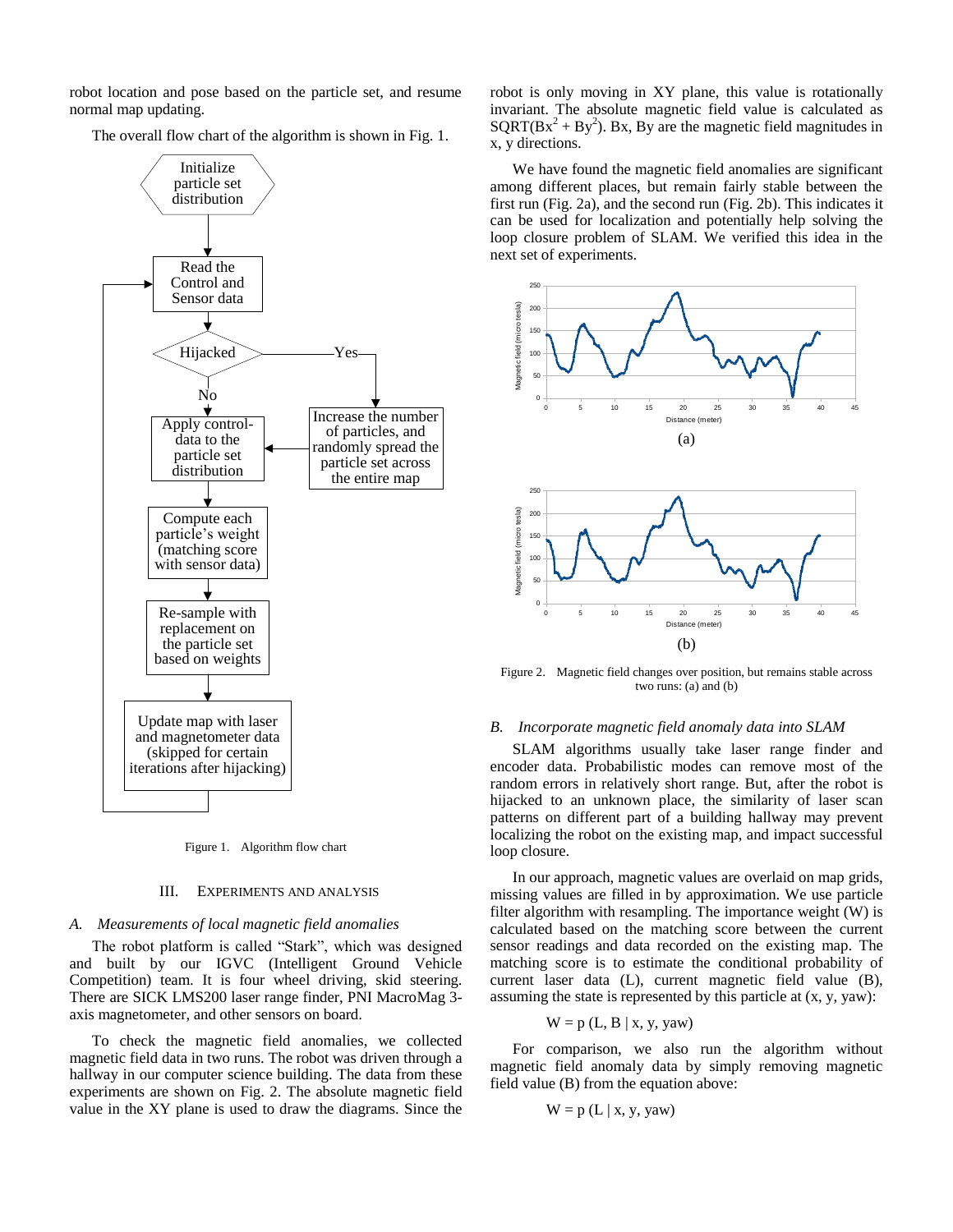Fig. 3 shows a set of example control and sensor data. The first line is a set of laser range data with 181 readings. The next line contains the elapsed time since last data point, speed, turn rate, compass direction, and magnetic field value in x,y direction respectively. From these data, we calculate the absolute magnetic field values in the XY plane as the local magnetic anomaly data. The control data, including elapsed time, speed, turn rate, and compass direction, are used by particle filter to generate the hypothetical states. Then, the sensor data, including laser readings and magnetic anomalies, are used for weight calculation and resampling.



Figure 3. Example of control and sensor data

## *C. Test loop closure after hijacking*

After hijacking, we need to localize the robot on the existing map before start to update the map with new data to keep map consistency. The robot's path in the experiment is shown on Fig. 4. It was driven from the left side of the hallway to the right side (Segment 1), then was hijacked to an unknown place, and driven to the top part of the map. The data were collected into log files during the run. Then, the log files are processed by the SLAM algorithm offline. Our robot doesn't have a hijack sensor, so a "HIJACK" keyword is inserted between the data logs from Segment 1 and 2.



Figure 4. The path traveled by the robot

If we run the SLAM algorithm separately on the data from segment 1 and segment 2, two maps shown on Fig. 5 are generated. Fig. 5a is the segment 1, the trip from left side of the hallway to the right side. The gray area is open space, the dark edges are obstacles, and the white area is unknown space. There are doors, trash cans, and furniture along the hallway. Fig. 5b is the segment 2, which contains part of the same

hallway as in segment 1, plus the elevator area shown on the top of the map.



Figure 5. Map segments before and after hijacking. a) Segment 1. b) Segment 2.

For comparison purpose, we run the SLAM program twice on the same data set. At the first time, we use particle filter without considering magnetic anomaly data (Fig. 6 left side). At the second time, we incorporated magnetic anomaly data into the importance weight calculation (Fig. 6 right side).

After hijacking, we don't have any knowledge on the robot location, so reset all particles (red dots, or dark dots on monochrome prints) to spread uniformly on the entire map, as shown on the top two maps on Fig. 6. Then, the particle filter algorithm starts to read new data after hijacking. In each iteration, it reads a new set of control and sensor data, calculate the weights, and resample the particle set. With more iterations, it gradually concentrates the particles to the most likely location.

As shown on the map, there are repetitive patterns on the map due to the arrangements of the doors and furniture in the hallway. With laser data only, it's difficult to distinguish the repetitive patterns. As demonstrated on the maps on Fig. 6 left side, the particles spread across several wide ranges, and failed to converge into the right location.

With both laser and magnetic anomaly data incorporated into the weight calculation, the magnetic field values are overlaid on top of the repetitive patterns. So we have another factor to help us distinguish the patterns. As shown on the maps on Fig. 6 right side, the set of particles converge to the correct location with the help from magnetic anomaly data.

The end results are shown on Fig. 7. The Fig. 7a is the map without considering magnetic field anomaly data, shows the map segment generated after hijacking isn't consistent with the previously generated segment – the same place is shown on two locations on the map. This demonstrates the loop closure problem. The Fig. 7b is the map with magnetic field anomaly data in particle weight calculation, shows the map segment generated after hijacking is consistent with the previously generated segment. It indicates the successful loop closure after hijacking.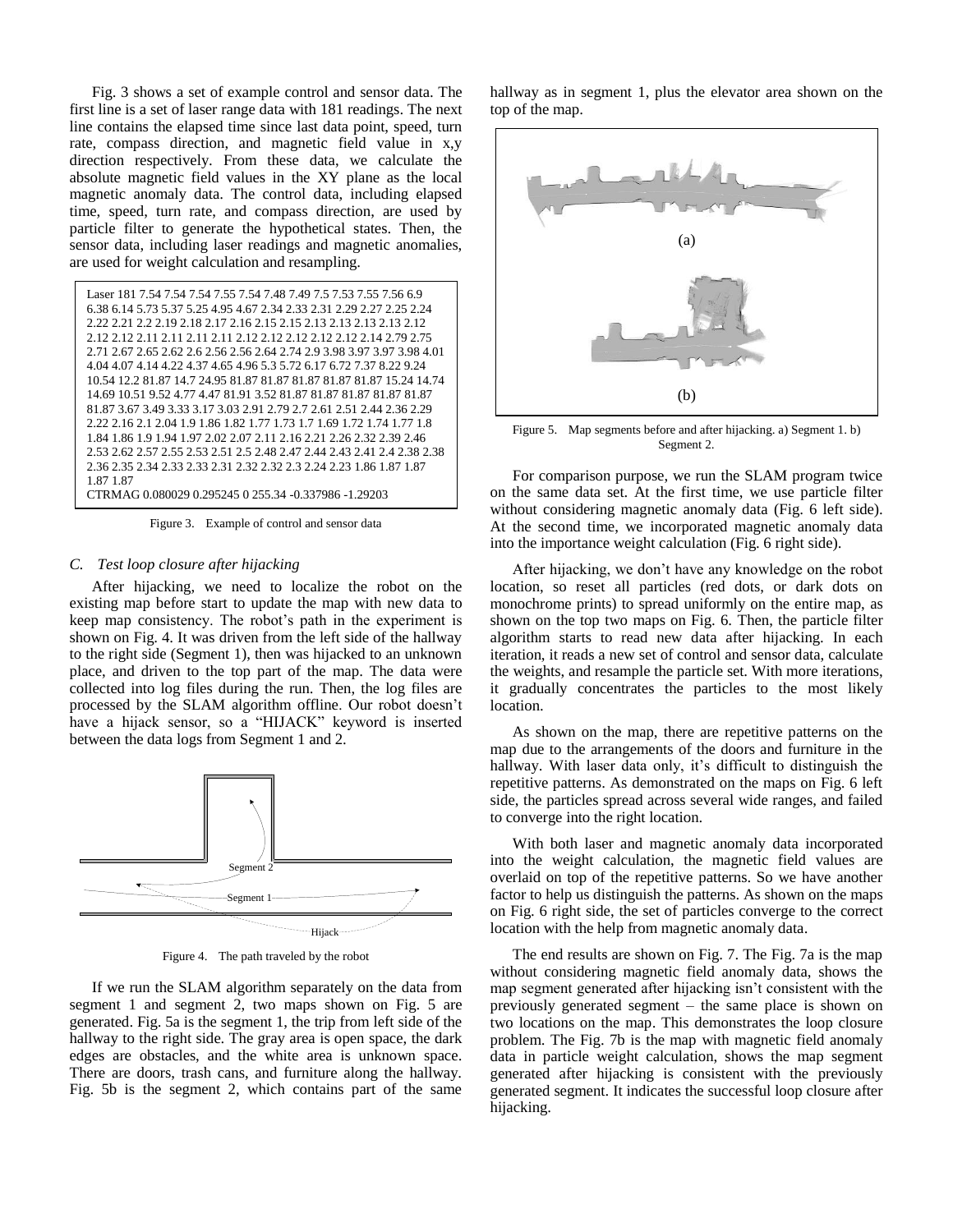# IV. CONCLUSION

This paper presents a method that incorporates measurements of local magnetic field anomalies into SLAM algorithm. We incorporate the magnetic anomaly data into the weight calculation step of the particle filter. By combining laser range finder and magnetometer data, we have one more factor to distinguish visually repetitive laser scan patterns. Also the price of the magnetometer is very affordable.

Our experiments show that the magnetic anomaly based method can correctly localize the robot on the existing map, i.e. close the loop, after being hijacked. On the experiment without considering magnetic anomaly, loop closure has failed. This indicates our method is a low cost and effective way to improve loop closure successful rates, thus enhances the consistency of robotic mapping, which is important for practical robot applications.



Figure 6. Comparison between particle filter results without vs. with incorporating magnetic anomaly data (left side vs. right side). Initially all particles (the red dots, or dark dots on monochrome prints) spread uniformly on the entire map. The iteration number shown is the number of particle filter iterations after hijacking. The particle filter algorithm gradually concentrates the particles to the most likely location after hijacking. The set of particles converge to the correct location with the help from magnetic anomaly data (maps on the right side), otherwise they distribute through several possible ranges (maps on the left side).